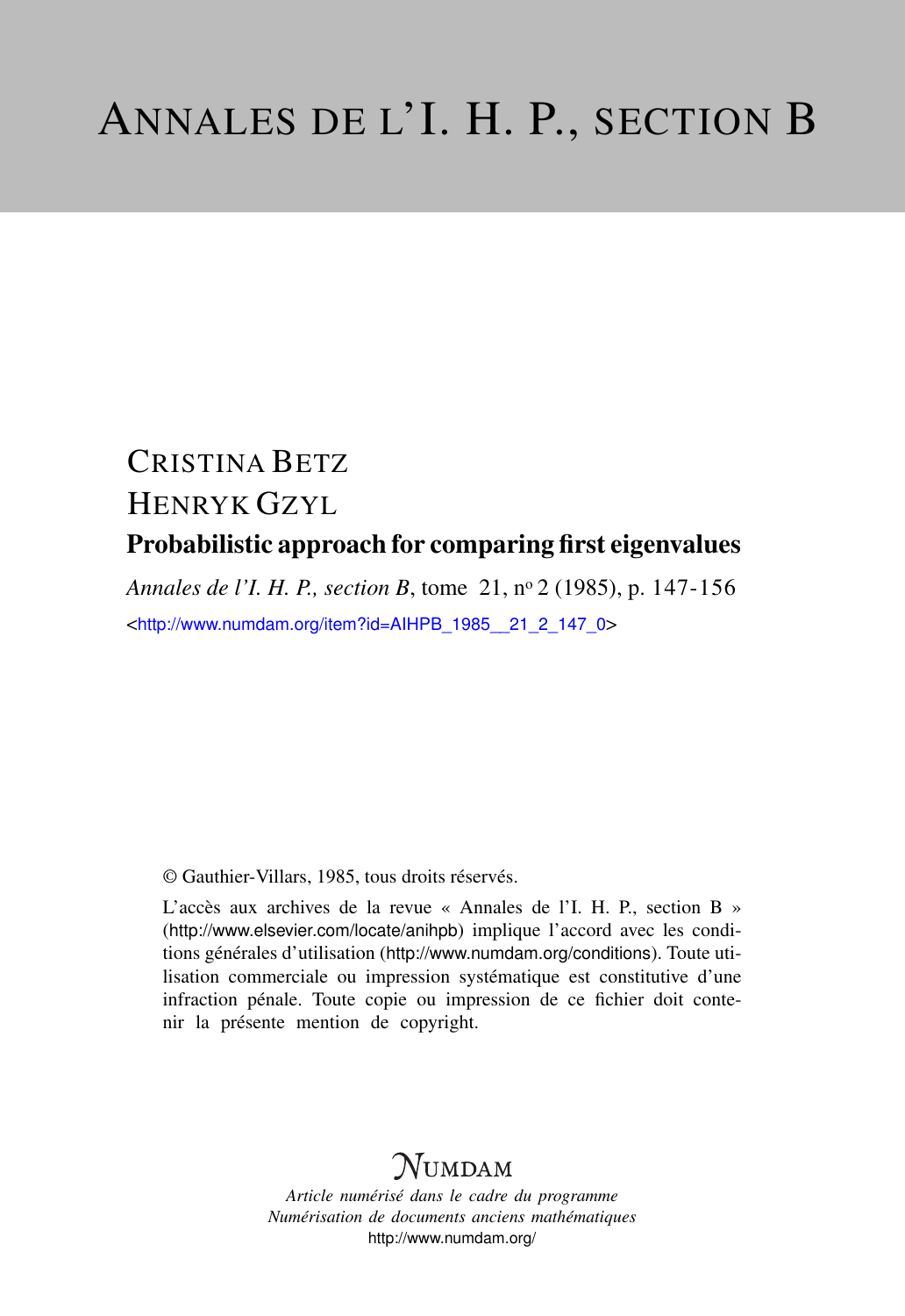# Probabilistic approach for comparing first eigenvalues

by

Cristina BETZ (\*) and Henryk GZYL (\*) A. P. 52120, Caracas 1050-A, Venezuela

 $ABSTRACT. - We use probabilistic subordination and time change to$ compare the first eigenvalues for problems of the type  $G\psi + \lambda \psi = 0$ ;  $G\psi - q\psi + \lambda \rho \psi = 0$ , with zero boundary conditions.

Key-words and phrases: First eigenvalue, subordinate process, time change.

RESUME. - Nous utilisons la subordination stochastique et les changements de temps pour comparer les premières valeurs propres des problèmes du type  $G\psi + \lambda \psi = 0$ ;  $G\psi - q\psi + \lambda \rho \psi = 0$ , avec des conditions frontières nulles.

# 1. INTRODUCTION

The aim of this paper is to use probabilistic subordination and time change to compare the first eigenvalues of the problems

 $G\psi + \lambda \psi = 0$  in D  $\psi/\partial D = 0$  $(1.1)$ 

- $G\psi q\psi + \lambda \psi = 0$  in D  $\psi/\partial D = 0$  $(1.2)$
- $(1.3)$  $G\psi - q\psi + \lambda \rho \psi = 0$  in D  $\psi/\partial D = 0$ .

for an adequate class of operators G.

<sup>(\*)</sup> Permanent adress: Apartado 52120. Caracas 1050-A Venezuela. Work done during a sabbatical stay at the Mathematical Centre.

Annales de I'Institut Henri Poincaré - Probabilités et Statistiques - Vol. 21 \_ 0246-0203 85/02/147/ 10/S 3.00j~.c~ Gauthier-Villars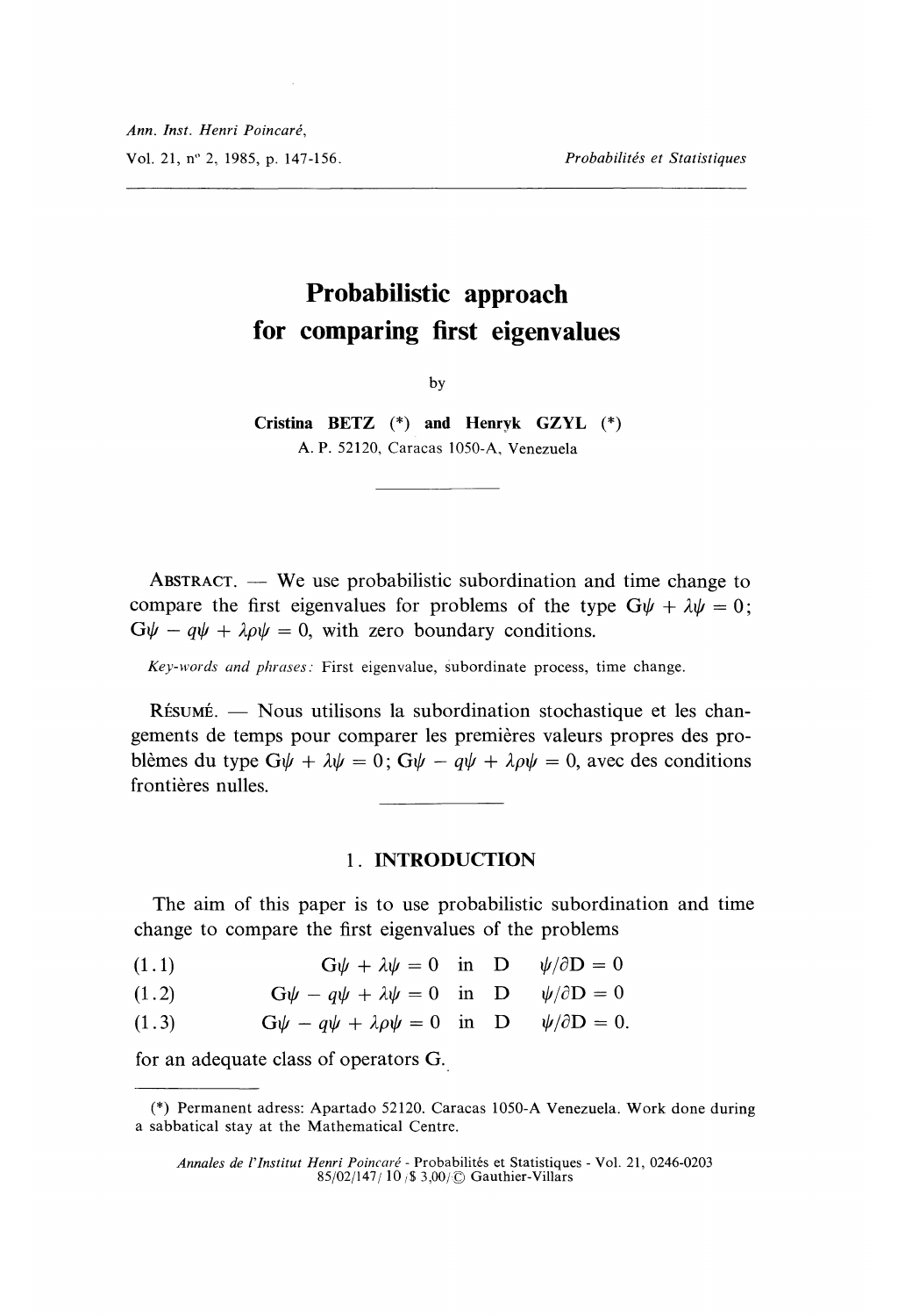In Section 2 we consider a Hunt process  $(X_t)$  with state space  $(E, \mathscr{E})$ whose semigroup possesses a nonnegative symmetric density  $f(t, x, y)$ with respect to a Radon measure m on  $(E, \mathscr{E})$ , such that if D is a bounded open subset of E with  $m(\partial D) = 0$  then

$$
\int_{D} \int_{D} f^{2}(t, x, y) m(dx) m(dy) < \infty
$$

and such that, if  $T = \inf \{ t > 0 : X_t \in D^c \}$  is the first exit time from D, then

$$
P^{x}(T < \infty) = 1 \quad \forall x \in D.
$$

By stopping  $(X_t)$  at the boundary of D and subjecting it to a local death rate  $q(x)$  we are able to compare the first eigenvalues of the problems (1.1) and (1.2), when G is the infinitesimal generator of  $(X_t)$ .

In Section 3 we consider an adequate time change of the process with generator  $G - q$  to compare the first eigenvalues of problems (1.2) and (1.3).

Basic for all the comparison results is the fact that under the stated assumptions on the semigroup one can get eigenvalue expansions for these various processes which allow one to give a simple characterization of the first eigenvalue. This characterization (proposition 1 in Section 2) is well known for diffusions (see chapter 14 of [4]).

Section 4 is devoted to the discussion of examples.

We refer the reader to  $[I]$  for the basic notation and definitions throughout the paper.

## 2. COMPARISON OF  $(1.1)$  AND  $(1.2)$

Let  $(X_t^D)$  be the process  $(X_t)$  killed when it leaves D and  $(Q_t^D)$  its transition semigroup, that is

$$
Q_t^{\mathbf{D}}f(x) = \mathbf{E}^x[f(\mathbf{X}_t), t < \mathbf{T}].
$$

It is proved in [5] that there is a sequence  $\{\lambda_i\}$  of eigenvalues of G such that  $0 \leq \lambda_1 \leq \lambda_2 \leq \ldots \leq \lambda_n \leq \ldots, \lambda_n \to \infty$  and a complete orthonormal set of eigenfunctions  $\{\phi_i\}$  such that the series  $\sum_{i=1}^{\infty} e^{-\lambda_i t} \phi_i(x) \phi_i(y)$ converges absolutely and

(2.1) 
$$
Q_t^D f(x) = \sum_n e^{-\lambda_n t} \phi_n(x) \int_D \phi_n(y) f(y) m(dy)
$$
for  $f \in L^2(D)$ .

Annales de I'Institut Henri Poincaré - Probabilités et Statistiques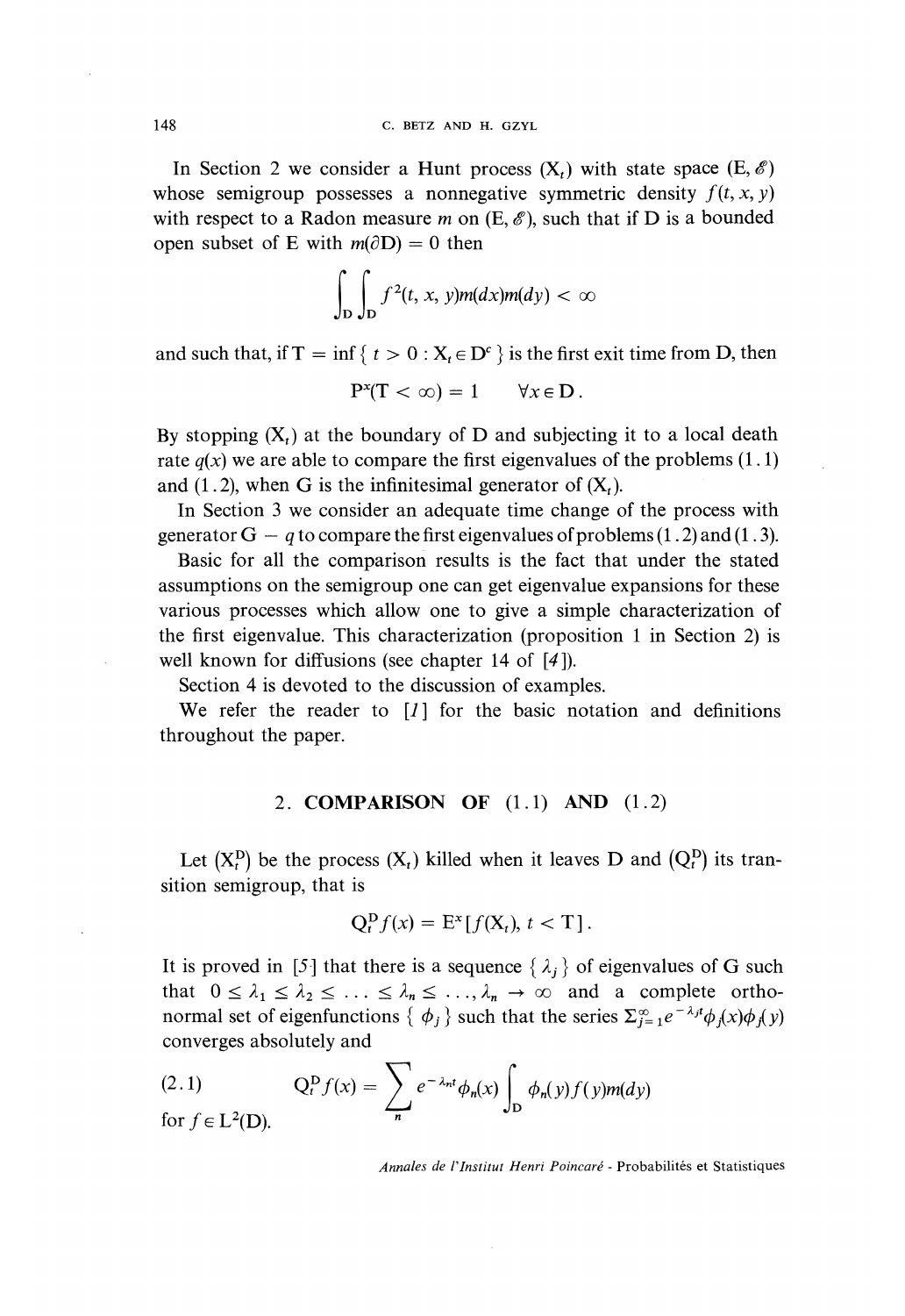A similar expansion can be found for the semigroup

$$
\tilde{Q}_t^{\text{D}} f(x) = E^x[f(X_t)M_t; t < T]
$$

of the process subordinate to  $(X_t^D)$  with respect to the multiplicative functional  $M_t = exp \left(-\int_{0}^{t} q(X_s) ds\right)$  where q is a continuous positive function on E (see also  $[5]$ ).

The first eigenvalue of the problem

(1.1) 
$$
G\psi + \lambda \psi = 0 \text{ in } D, \quad \psi/\partial D = 0
$$

can now be characterized as follows.

PROPOSITION 1. - If  $\lambda_1$  is the first eigenvalue of the problem (1.1) then

$$
\lambda_1 = \sup \{ \lambda : \sup_{x \in D} E^x[e^{\lambda T}] < \infty \}.
$$

*Proof.* — It follows from  $(2.1)$  that

$$
P^{x}(T > t) = \sum_{n} e^{-\lambda_{n}t} \phi_{n}(x) \int_{D} \phi_{n}(y) m(dy).
$$

Let  $K_n = \int_D \phi_n(y)m(dy)$  then one has<br>  $E^x[e^{\lambda T}] = -\int_0^\infty e^{\lambda t}dP^x(T > t) = -\sum_n K_n \phi_n(x) \int_0^\infty -\lambda_n e^{-(\lambda_n - \lambda)t}dt$ <br>  $= \sum_n K_n \phi_n(x) \left(\frac{\lambda_n}{\lambda_n - \lambda}\right).$ 

Clearly, when  $\lambda \rightarrow \lambda_1$  this series diverges. Also,  $E^x [e^{\lambda T}]$  is an increasing function of  $\lambda$ , so it suffices to show that  $E^x[e^{\lambda T}] < \infty$  for  $\lambda < \lambda_1$ ,  $\forall x \in D$ . Now, if  $0 < \lambda < \lambda_1$  then

$$
\frac{\lambda_{n+1}}{\lambda_{n+1}-\lambda}\leq \frac{\lambda_n}{\lambda_n-\lambda},
$$

hence

$$
\sum_{n} \mathbf{K}_{n} \phi_{n}(x) \left( \frac{\lambda_{n}}{\lambda_{n} - \lambda} \right) \leq \frac{\lambda_{1}}{\lambda_{1} - \lambda} \mathbf{Q}_{0}^{\mathbf{D}} 1(x) < \infty \, .
$$

REMARK 1.  $-$  A similar characterization for the first eigenvalue of problem (1.2) clearly holds.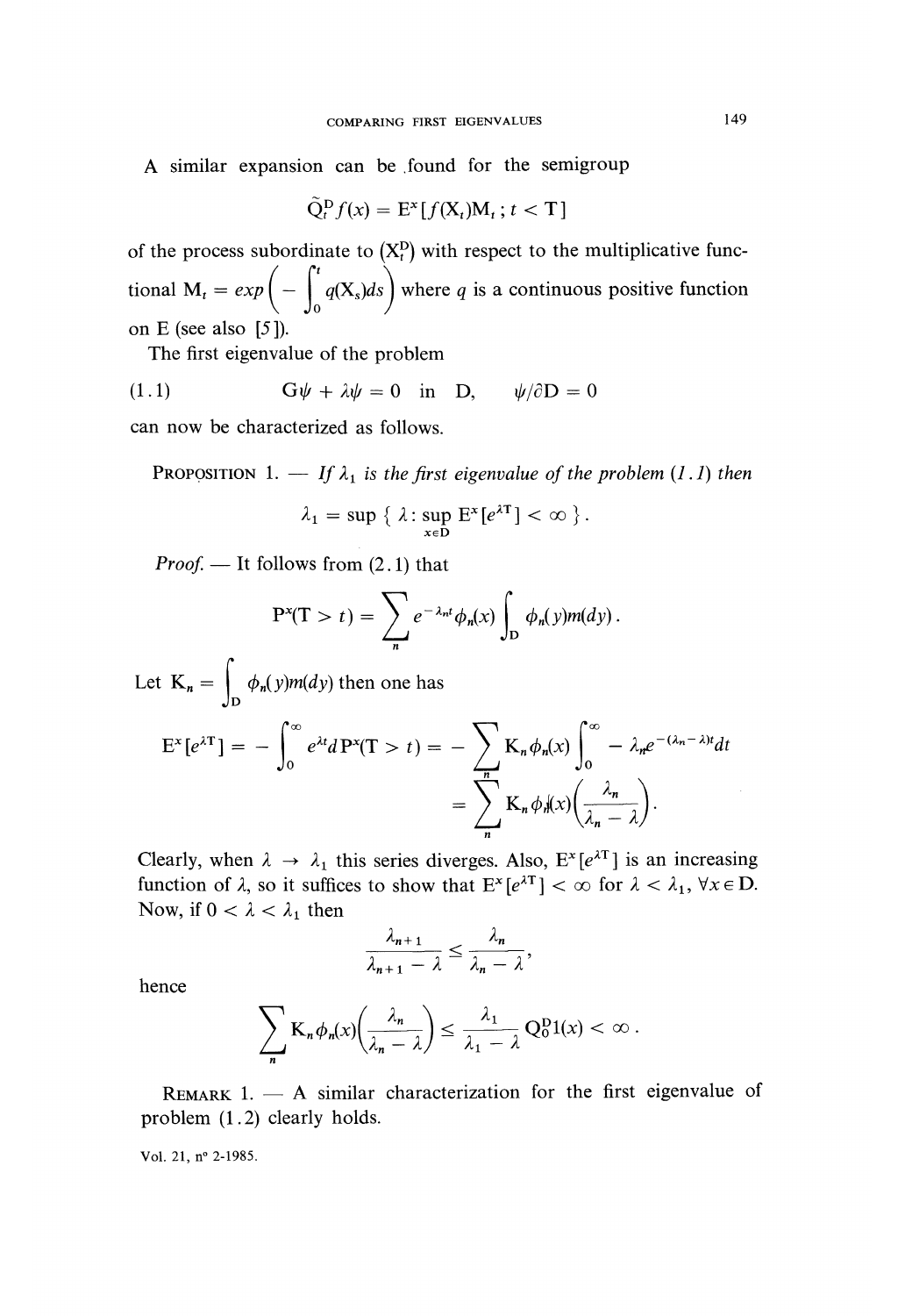REMARK 2.  $-$  The heuristics of the situation is as follows:

$$
E^{x}[e^{\lambda T}] = -\int_{0}^{\infty} e^{\lambda t} dP^{x}(T > t) = \int_{0}^{\infty} \lambda e^{\lambda s} P^{x}(T > s) ds + 1 =
$$
  
= 
$$
\int_{0}^{\infty} \lambda e^{\lambda s} E^{x}[1(X_{s}), s < T] + 1 = \lambda \int_{0}^{\infty} e^{\lambda s} Q^{D}_{s}1(x) + 1 \text{ when } P^{x}(T < \infty) = 1
$$

So what one does is « look at the poles of the resolvent ».

In order to compare the first eigenvalues of problems (1.1) and (1.2) we consider  $(\tilde{X}_t)$ , the canonical realization of the process subordinated to  $(X_t)$  with respect to  $M_t = \exp \bigg(- \int_0^t q(X_s) ds \bigg)$  on the space  $\tilde{\Omega} = \Omega \times [0, \infty]$ , and denote by  $\tilde{P}^x$  its corresponding measures on  $\tilde{\Omega}$  (see [1], ch. 3 for all the constructions).

Following [1], let  $\gamma : \tilde{\Omega} \to [0, \infty]$  be the projection  $\gamma(\omega, \lambda) = \lambda$ , and

$$
T = \inf \{ t > 0 : X_t \in D^c \}
$$
  

$$
\widetilde{T} = \inf \{ t > 0 : \widetilde{X}_t \in D^c \}.
$$

LEMMA 1.  $-\tilde{E}^x[e^{\lambda \tilde{T}}] < E^x[e^{\lambda T}]$ ,  $\forall x \in D$ .

*Proof.* — It follows from the definition of  $(\tilde{X}_t)$  that

$$
\{\widetilde{T} > t\} = \{\widetilde{X}_s \in D, s \le t\} = \{X_s \in D, s \le t, \gamma > t\}
$$

$$
= \{T > t; \gamma > t\}
$$

and therefore, by the definition of  $\tilde{P}^x$  we have

$$
\widetilde{\mathbf{P}}^{\mathbf{x}}(\widetilde{\mathbf{T}} > t) = \mathbf{E}^{\mathbf{x}}[\mathbf{M}_t; \mathbf{T} > t].
$$

Now

$$
\tilde{\mathbf{E}}^{\mathbf{x}}[e^{\lambda \tilde{\mathbf{T}}}] = -\int_0^\infty e^{\lambda t} d\tilde{\mathbf{P}}^{\mathbf{x}}(\tilde{\mathbf{T}} > t) = -\int_0^\infty e^{\lambda t} d\mathbf{E}^{\mathbf{x}}[\mathbf{M}_t; \mathbf{T} > t]
$$

$$
= 1 + \lambda \mathbf{E}^{\mathbf{x}} \int_0^\mathbf{T} e^{\lambda t} \mathbf{M}_t dt \le 1 + \lambda \mathbf{E}^{\mathbf{x}} \int_0^\mathbf{T} e^{\lambda t} dt = \mathbf{E}^{\mathbf{x}}[e^{\lambda \mathbf{T}}]
$$

the integration by parts in the third equality is possible since  $P^{x}(T < \infty) = 1$  $\forall x \in D$ .

The following comparison result now follows easily from Proposition 1 and Lemma 1.

THEOREM 1. — Let  $\lambda_1$  be the smallest eigenvalue of problem (1.1) and  $\tilde{\lambda}_1$ the smallest eigenvalue of problem  $(1.2)$  then

$$
\lambda_1\geq \lambda_1\,.
$$

Annales de l'lnstitut Henri Poincaré - Probabilités et Statistiques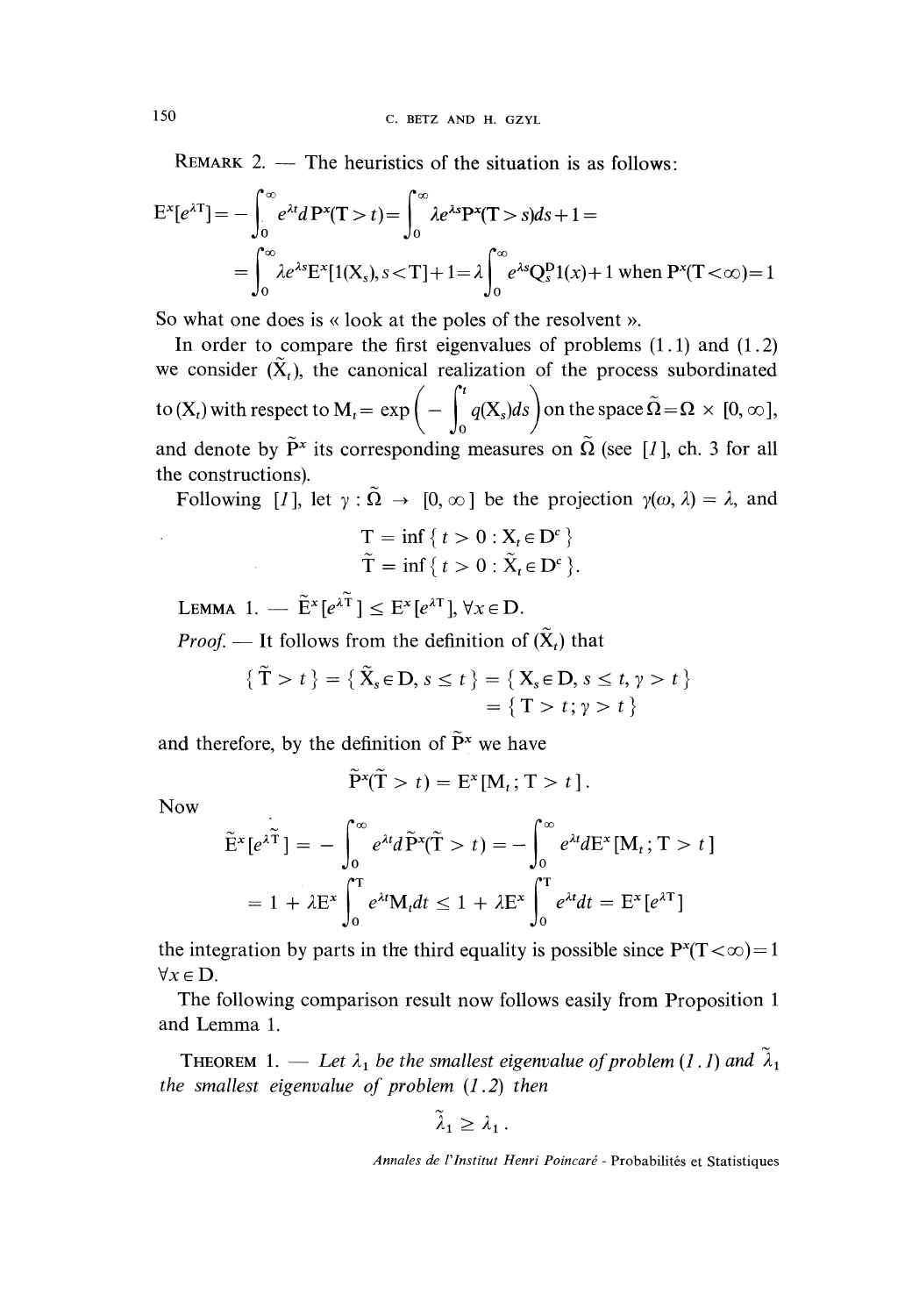REMARK  $3.$  - In the same manner, one can compare the first eigenvalues of the problems

$$
G\psi - q_1\psi + \lambda\psi = 0 \text{ in } D\psi/\partial D = 0
$$
  

$$
G\psi - q_2\psi + \mu\psi = 0 \text{ in } D\psi/\partial D = 0
$$

for  $q_2 \ge q_1$ . In fact, let  $(X_t)$  now denote the process with generator  $G - q_1$ , and let  $(\tilde{X}_t)$  be the process subordinated to  $(X_t)$  with respect to

$$
M_t = \exp\bigg(-\int_0^t (q_2(X_s) - q_1(X_s))ds\bigg)
$$

then, the same reasoning as before gives  $\mu_1 \geq \tilde{\lambda}_1$ .

 $REMARK$  4.  $-$  The comparison results will hold whenever a characterization for the principal eigenvalue, as the one given in proposition 1 holds; therefore, these results will be valid for the elliptic operators considered by Friedman  $[4]$ , Vol. 2, Chapter 14.

### 3. COMPARISON OF (1.2) AND (1.3)

We will now compare the first eigenvalues of the problems

$$
(1.2) \qquad \qquad (G - q)\psi + \lambda\psi = 0 \quad \text{in} \quad D\psi/\partial D = 0
$$

(1.3) 
$$
(G - q)\psi + \lambda \rho \psi = 0 \text{ in } D \psi / \partial D = 0
$$

for  $\rho$  continuous and  $\rho \geq c > 0$ .

Let  $(X_t)$  now be the process with generator  $G - q = \tilde{G}$  (we warn the reader that to be consistent with the notation of section 2 we should work with  $(\tilde{X}_t)$ , but we feel this would become too confusing).

Suppose  $(X_t)$  has a symmetric transition density  $p(t, x, y)$  with respect to the Radon measure  $m$  which satisfies

(3.1) 
$$
\int_{D} \int_{D} p^{2}(t, x, y) m(dx) m(dy) < \infty
$$

(3.2) 
$$
\int_{D} p(t, x, x) \rho(x) m(dx) < \infty \ \forall t
$$

for bounded sets D.

Let  $(A_t)$  be the following additive functional of  $(X_t)$ 

$$
A_t = \int_0^t \rho(X_s) ds
$$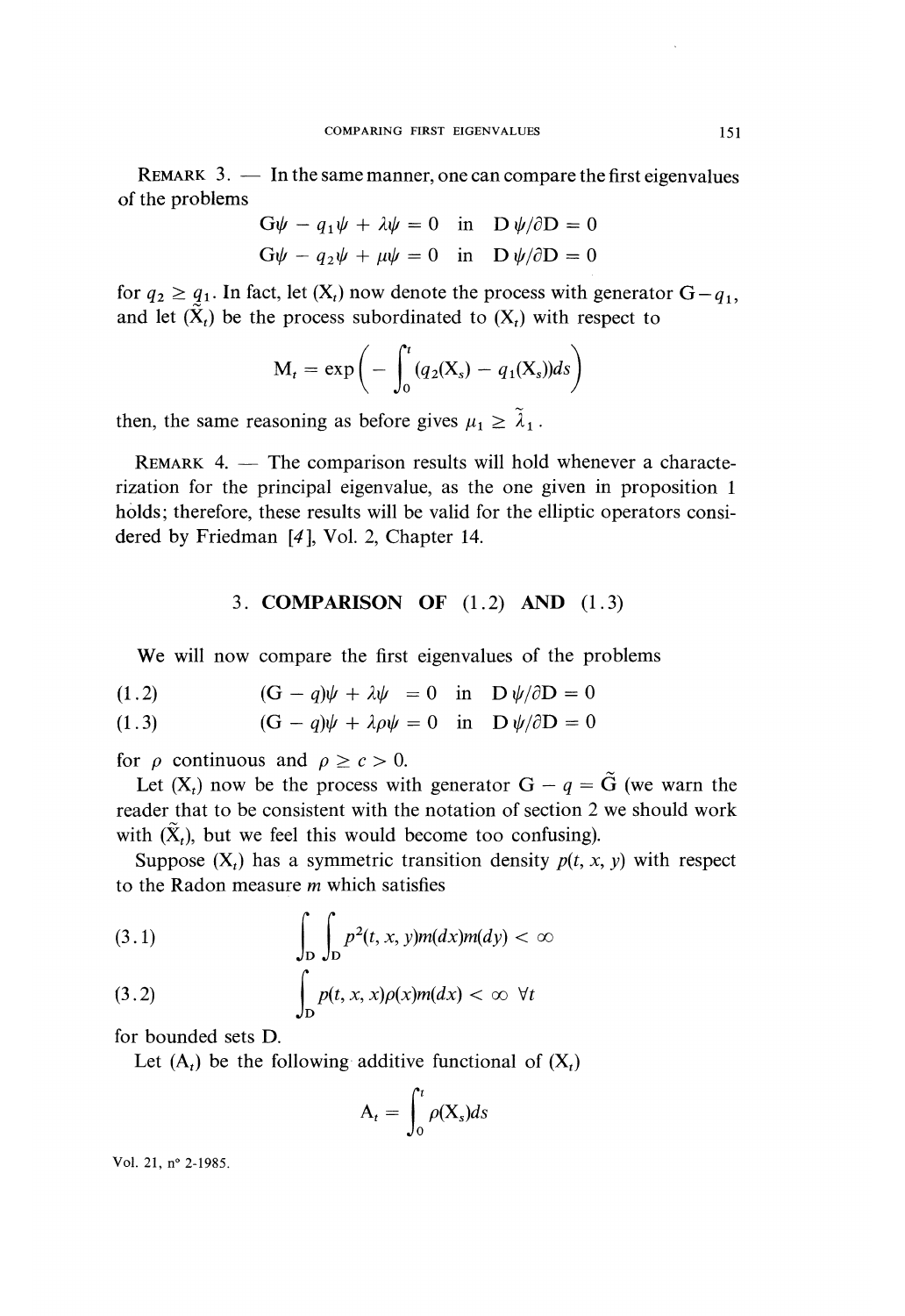and let  $(\tau_t)$  be the right continuous inverse of  $(A_t)$ ; that is

$$
t_t = \inf \{ u; A_u > t \}.
$$

One may check that  $(\tau_t)$  satisfies

$$
\tau_t = \int_0^t \frac{ds}{\rho(X_{\tau_s})}, \qquad (X_{\tau_t}) \text{ being the time changed process.}
$$

Call  $\hat{X}_t = X_t$ , then  $\hat{X} = (\Omega, \mathcal{F}, \mathcal{F}_t, \hat{X}_t, \theta_t, P^x)$  is a strong Markov process (see [1], Ch. V) and it follows from Dynkin's formula that  $(\hat{X}_t)$  has gene- $\mathrm{rator}-.$ 

 $\rho$ The following proposition allows one to use the same procedure as that of proposition 1 in Section 2 to characterize the first eigenvalue of problem  $(1.3)$  as

$$
\hat{\lambda}_1 = \sup \{ \lambda : \sup_{x \in D} E^x[e^{\lambda \widetilde{T}}] < \infty \}
$$

where

$$
\hat{\mathbf{T}} = \inf \{ t > 0 : \hat{\mathbf{X}}_t \in \mathbf{D}^c \}.
$$

**PROPOSITION** 1. - Under the assumptions  $(3.1)$  and  $(3.2)$  and the symmetry of  $p(t, x, y)$ ; the process  $(\hat{X}_t)$  possesses a symmetric transition density  $\hat{p}(t, x, y)$  with respect to the measure  $p(y)m(dy)$  and moreover, if D is bounded then

(3.3) 
$$
\int_{D} \int_{D} \hat{p}^{2}(t, x, y) \rho(x) \rho(y) m(dx) m(dy) < \infty
$$

Proof. - Observe that

$$
\hat{U}^{\alpha}f(x) = E^x \int_0^{\infty} e^{-\alpha t} f(X_{\tau_t}) dt = E^x \int_0^{\infty} e^{-\alpha A_t} f(X_t) \rho(X_t) dt
$$

$$
= \int_0^{\infty} E^x [\rho(X_t) f(X_t) e^{-\alpha A_t}] dt = V^0_{\alpha}(\rho f)(x)
$$

where

$$
\mathbf{V}_{\alpha}^{\beta}h(x) = \int_0^{\infty} e^{-\beta t} \mathbf{Q}_t^{\alpha}h(x)dt
$$

$$
\mathbf{Q}_t^{\alpha}h(x) = \mathbf{E}^x[e^{-\alpha \mathbf{A}_t}h(\mathbf{X}_t)].
$$

If (X,) has a symmetric transition density  $p(t, x, y)$  then  $(Q_t^{\alpha})$  has a symmetric transition density as well (see [5]), call it  $q^{\alpha}(t, x, y)$ . It is easy to see that

$$
(3.4) \tq^{\alpha}(t, x, y) \le e^{-\alpha ct} p(t, x, y)
$$

(recall c is such that  $\rho(x) \ge c > 0$ ).

Annales de l'Institut Henri Poincaré - Probabilités et Statistiques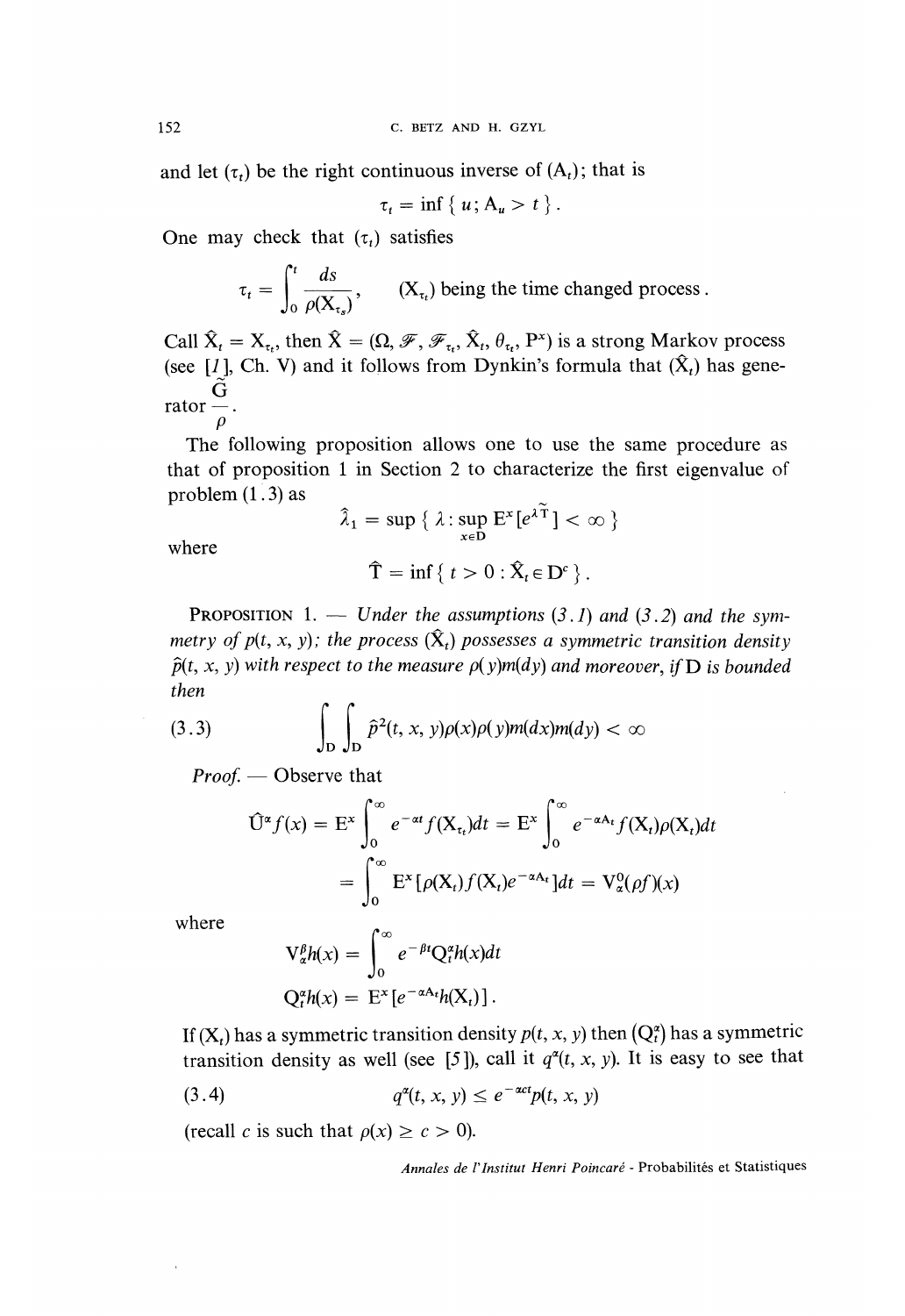Let  $v_{\alpha}^{0}(x, y) = \int_{0}^{x} q^{\alpha}(s, x, y)ds$ , then by inverting Laplace transforms we get, for an appropriate contour  $\gamma$ 

$$
\hat{P}_t f(x) = \frac{1}{2\pi i} \int_{\gamma} e^{\sigma t} \hat{U}^{\sigma} f(x) d\sigma = \int \left(\frac{1}{2\pi i} \int_{\gamma} e^{\sigma t} v_{\sigma}^0(x, y) d\sigma\right) f(y) \rho(y) m(dy)
$$

which proves the existence of the symmetric transition density  $\hat{p}(t, x, y)$ .

$$
\widehat{p}(t, x, y) = \frac{1}{2\pi i} \int_{\gamma} e^{\sigma t} v_{\sigma}^{0}(x, y) d\sigma.
$$

To prove  $(3.3)$  it is enough to show that

$$
\int_{\mathbf{D}}\widehat{p}(2t,\,x,\,x)\rho(x)m(dx)<\infty\;.
$$

But, for all  $\alpha > 0$ 

$$
\int_0^\infty e^{-\alpha t} \hat{p}(t, x, y) dt = v_\alpha^0(x, y) \le \int_0^\infty e^{-\alpha t} p(t, x, y) dt
$$

$$
= c^{-1} \int_0^\infty e^{-\alpha t} p\left(\frac{t}{c}, x, y\right) dt.
$$

Hence

$$
\widehat{p}(t, x, y) \le c p^{-1} \left( \frac{t}{c}, x, y \right)
$$

and the result follows from (3.2).

Let

$$
T = \inf \{ t > 0 : X_t \in D^c \}
$$
  

$$
\hat{T} = \inf \{ t > 0 : \hat{X}_t \in D^c \}
$$

then

$$
\hat{T} = A(T)
$$

 $\overline{a}$ 

and so

(3.6) 
$$
\{\hat{T} > t\} = \{A(T) > t\} = \{T > \tau_t\}
$$

(see  $[I]$ , ch. V).

THEOREM 1. - If  $\rho < 1$  then the first eigenvalue of problem (1.3) is bigger than the first eigenvalue of problem (1.2) and if  $\rho > 1$  the first eigenvalue of problem  $(1.3)$  is smaller than the first eigenvalue of problem  $(1.2)$ .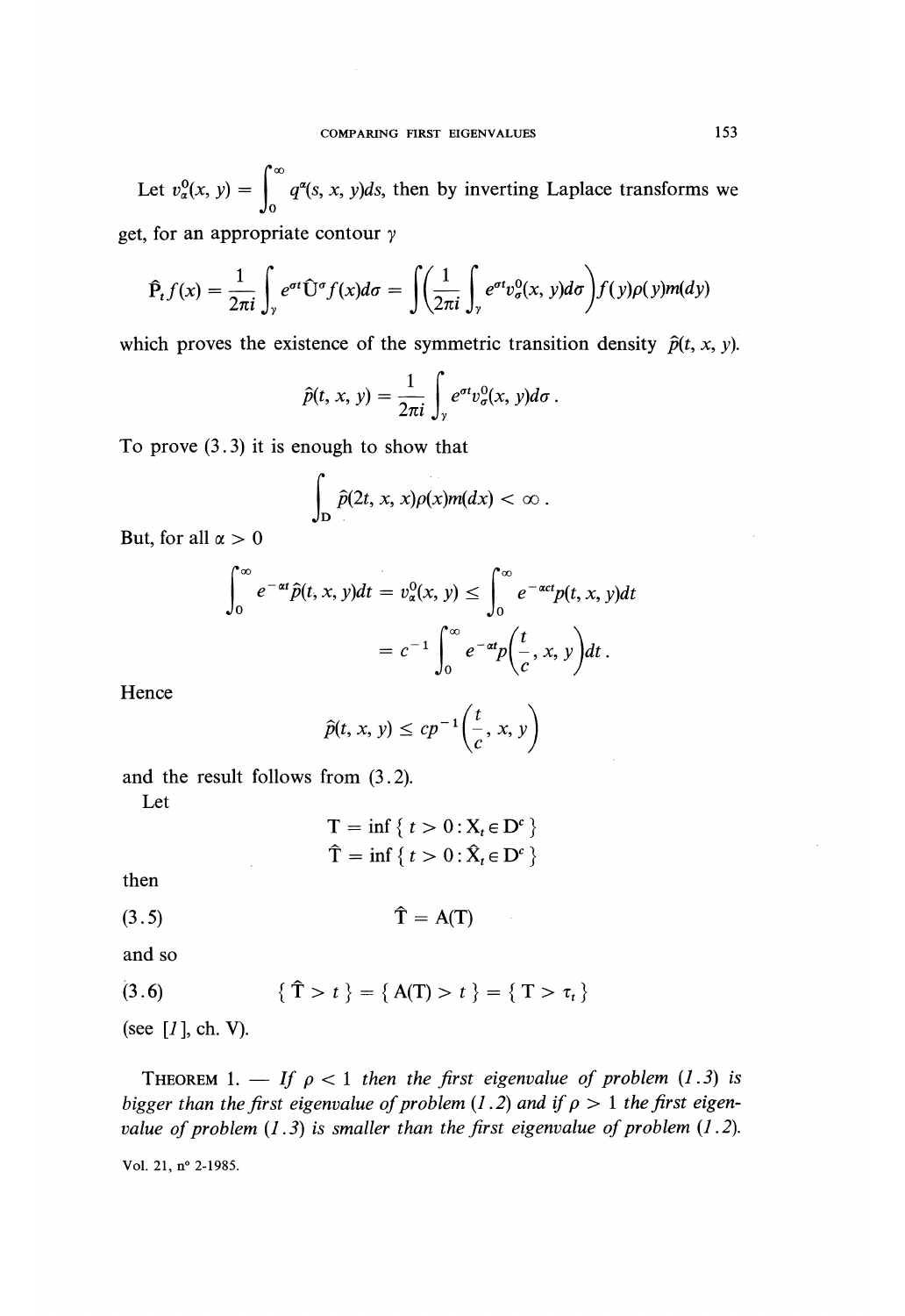*Proof.* — Notice that for  $\rho \ge 1$ , from (3.5) it follows that

 $E^x$  [exp  $\lambda \hat{T}$ ] =  $E^x$  [exp  $\lambda A(T)$ ]  $\leq E^x$  [exp  $\lambda T$ ]

#### 4. EXAMPLES

In this section we list some situations in which the comparison results hold. In particular, we see that the classical results of examples 1 and 2 (see [3 ], chap VI) are valid for more general situations.

EXAMPLE 1. — The eigenvalues of the problem  $\Delta\phi - q\phi + \lambda\phi = 0$  in D,  $\phi = 0$  on  $\partial D$ ; increase when q increases.

EXAMPLE 2. — The eigenvalues of  $\Delta \phi - q \phi + \lambda \phi = 0$  in D,  $\phi = 0$ on  $\partial$ D; increase when the domain D decreases.

EXAMPLE 3.  $-$  This is a generalization of example 1. Let G be the Laplace-Beltrami operator on a Riemannian manifold or compact Lie group and D an open bounded subset. The same conclusions hold. See [7] or  $[8]$  for the appropriate constructions.

EXAMPLE 4.  $-$  The following construction, going back to Phillips [6] yields a larger class of processes (and eigenvalue problems) for which the comparison results apply. Suppose  $(X_t)$  has a transition density  $p(t, x, y)$ such that

$$
p(t, x, y) = \sum_{n} e^{-\lambda_n t} \phi_n(x) \phi_n(y)
$$

where the  $(\phi_n)$  are an orthonormal, complete set, and  $(\phi_n, \lambda_n)$  are all the solutions to  $G\phi_n + \lambda_n \phi_n = 0$  plus appropriate boundary conditions.

Let  $(\tau_t)_{t>0}$  now denote a subordinator (a process with stationary independent increments on [0,  $\infty$  ]) independent of  $(X_t)$ . Define a new semigroup on the same state space by

$$
(3.1) \quad Q_t f(x) = E \int_0^\infty P_u f(x) \tau_t(du) = E \sum_n \left( \int_0^\infty e^{-\lambda_n u} \tau_t(du) \right) \phi_n(x) \int_0^\infty \phi_n(y) f(y) dy
$$

$$
= \sum_n e^{-\mu_n t} \phi_n(x) \int_0^\infty \phi_n(y) f(y) dy
$$

where  $\mu_n = a\lambda_n - \int (e^{-\lambda_n u} - 1)v(du)$ ,  $(a, v)$  being the characteristics of  $(\tau_t)$ .

Annales de l'Institut Henri Poincaré - Probabilités et Statistiques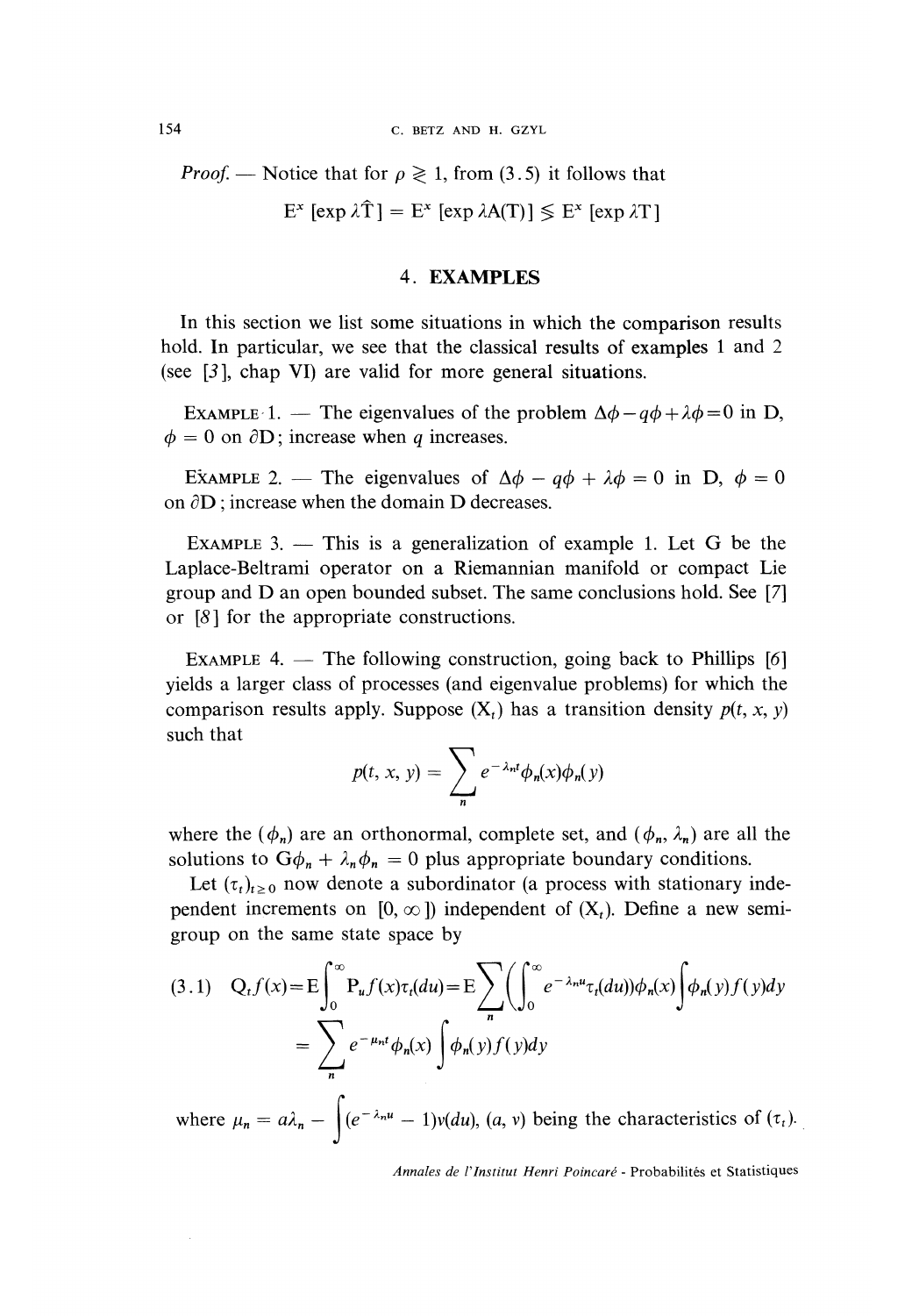In this case, the process  $(X_t, \Omega, P_t^x)$  where  $P_t^x$  is constructed from  $(Q_t)$ via the Kolmogorov extension theorem, has transition semigroup  $(Q_t)$ and infinitesimal generator

(3.2) 
$$
G_{t}f(x) = aGf(x) - \int_{0}^{\infty} (P_{u}f(x) - f(x))v(du).
$$

One has  $G_{\tau} \phi_n + \mu_n \phi_n = 0$  and, from completeness, there are no more solutions to  $G_r \psi + \lambda \psi = 0$  (with the same boundary conditions as for  $G\psi + \lambda \psi = 0$ ).

EXAMPLE  $5.$  - The comparison results can be applied to the symmetric stable process in  $\mathbb{R}^n$  of index  $\alpha$ ,  $0 < \alpha < 2$ ; that is, the process with stationary independent increments whose continuous transition density relative to Lebesgue measure in  $\mathbb{R}^N$  is

$$
p(t,x)=\frac{1}{2\pi N}\int e^{i(x,\xi)}e^{-t|\xi|^{\alpha}}d\xi \qquad t>0.
$$

See  $[2]$  and  $[5]$  in connection with this example.

It is interesting to observe the connection with example 4, which is as follows: If  $(N_t^{\beta})$  is the one sided stable semigroup in  $(0, \infty)$ ,  $\beta \in (0, 1)$  and  $P(x, A)$  the transition semigroup of the Brownian motion process in  $\mathbb{R}^N$ then, the semigroup of the symmetric stable process in  $\mathbb{R}^N$  satisfies

$$
P_t^{\alpha}(x, A) = \int_0^{\infty} P_u(x, A) N_t^{\alpha/2}(du)
$$

(see  $[I]$ , ch. I; 2.20).

The process  $X^{\alpha}$  with semigroup  $P_t^{\alpha}$  given above can be described as  $X_t^{\alpha} = B(N_t^{\beta})$ ,  $\alpha/2 = \beta$ ,  $B(t)$  being Brownian motion on  $\mathbb{R}^n$  and  $N_t^{\beta}$  as above too. As in section 2

$$
Q_t^{\alpha} f(x) = E^x[f(X_t^{\alpha}); t < T]
$$

defined for f bounded or positive, describes the semigroup of the process obtained from  $X^{\alpha}$  by killing upon leaving a bounded open set D. T being the first hitting time of  $D^c$ .

Again, the results of Getoor in [5] are valid int this case as well and we can therefore apply the comparison theorem to a class of integral operators (or integral equations) on bounded domains.

Actual explicit computation of the killed semigroup and its associated infinitesimal generator in the one dimensional case can be seen in [9 ] and in the references listed there. The domain D being an interval on the line-or  $(-1, 1)$  after centering and scaling.